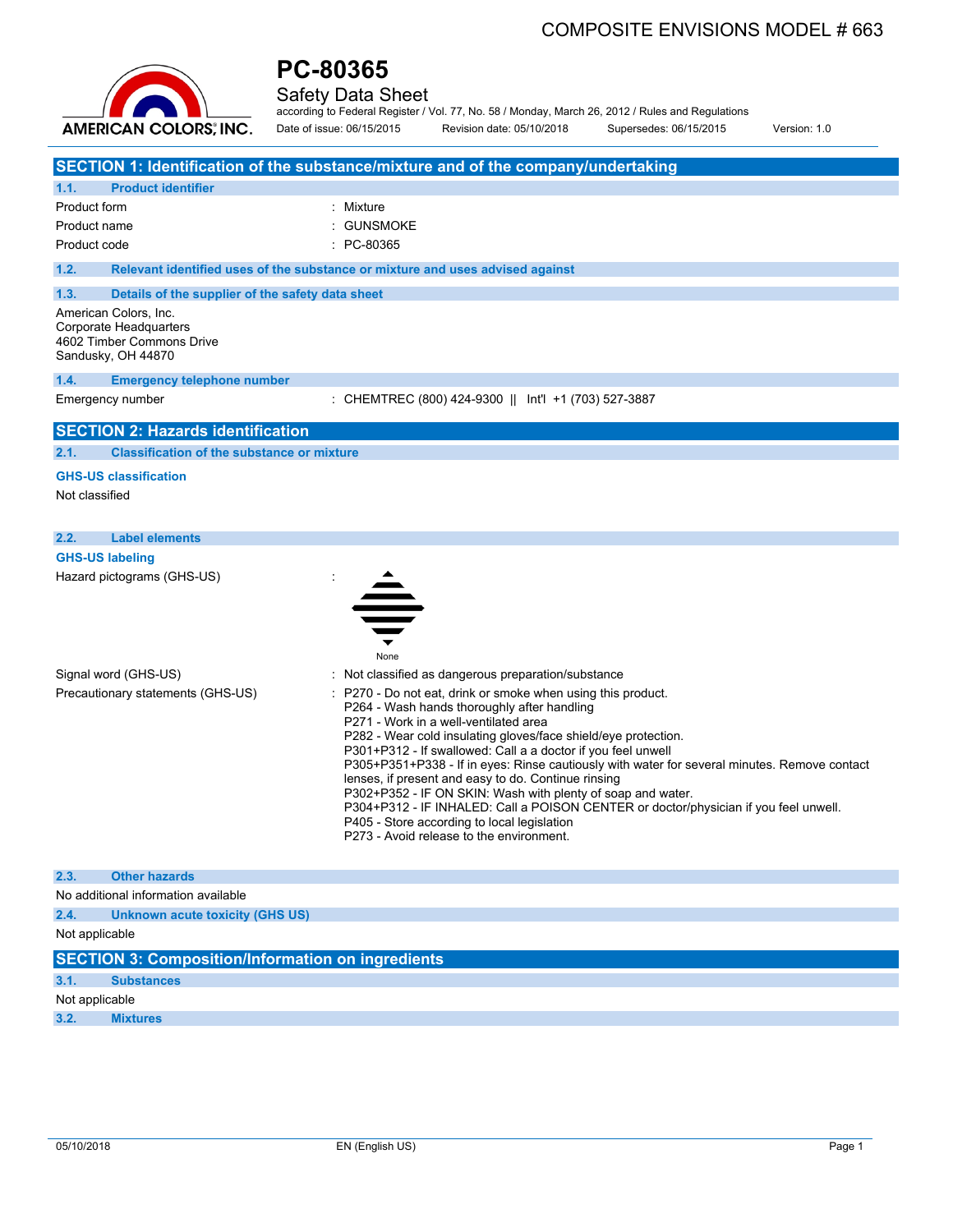# Safety Data Sheet

according to Federal Register / Vol. 77, No. 58 / Monday, March 26, 2012 / Rules and Regulations

| <b>Name</b>                                | <b>Product identifier</b> | $\frac{9}{6}$ | <b>GHS-US classification</b>                                                                      |
|--------------------------------------------|---------------------------|---------------|---------------------------------------------------------------------------------------------------|
| POLYOXYETHYLENE FATTY AMMONIUM ETHOSULFATE | (CAS-No.) TRADE SECRET    | $1.33 - 2.22$ | Acute Tox. 4 (Oral), H302<br>Eve Dam. 1. H318<br>Aquatic Acute 2, H401<br>Aquatic Chronic 2, H411 |

## Full text of H-phrases: see section 16

| <b>SECTION 4: First aid measures</b>                                               |                                                                                                                                                                                                                                            |  |  |
|------------------------------------------------------------------------------------|--------------------------------------------------------------------------------------------------------------------------------------------------------------------------------------------------------------------------------------------|--|--|
| <b>Description of first aid measures</b><br>4.1.                                   |                                                                                                                                                                                                                                            |  |  |
| First-aid measures general                                                         | : Never give anything by mouth to an unconscious person. If you feel unwell, seek medical<br>advice (show the label where possible).                                                                                                       |  |  |
| First-aid measures after inhalation                                                | Remove person to fresh air and keep comfortable for breathing. Allow victim to breathe fresh<br>air. Allow the victim to rest.                                                                                                             |  |  |
| First-aid measures after skin contact                                              | : Remove affected clothing and wash all exposed skin area with mild soap and water, followed<br>by warm water rinse. Wash skin with plenty of water.                                                                                       |  |  |
| First-aid measures after eye contact                                               | : Rinse immediately with plenty of water. Obtain medical attention if pain, blinking or redness<br>persists. Rinse eyes with water as a precaution.                                                                                        |  |  |
| First-aid measures after ingestion                                                 | Rinse mouth. Do NOT induce vomiting. Obtain emergency medical attention. Call a poison<br>center/doctor/physician if you feel unwell.                                                                                                      |  |  |
| 4.2.<br>Most important symptoms and effects, both acute and delayed                |                                                                                                                                                                                                                                            |  |  |
| Symptoms/effects                                                                   | : Not expected to present a significant hazard under anticipated conditions of normal use.                                                                                                                                                 |  |  |
| 4.3.<br>Indication of any immediate medical attention and special treatment needed |                                                                                                                                                                                                                                            |  |  |
| Treat symptomatically.                                                             |                                                                                                                                                                                                                                            |  |  |
| <b>SECTION 5: Firefighting measures</b>                                            |                                                                                                                                                                                                                                            |  |  |
| 5.1.<br><b>Extinguishing media</b>                                                 |                                                                                                                                                                                                                                            |  |  |
| Suitable extinguishing media                                                       | : Sand. Water spray. Dry powder. Foam. Carbon dioxide.                                                                                                                                                                                     |  |  |
| Unsuitable extinguishing media                                                     | : Do not use a heavy water stream.                                                                                                                                                                                                         |  |  |
| 5.2.<br>Special hazards arising from the substance or mixture                      |                                                                                                                                                                                                                                            |  |  |
| Reactivity                                                                         | : The product is non-reactive under normal conditions of use, storage and transport.                                                                                                                                                       |  |  |
| 5.3.<br><b>Advice for firefighters</b>                                             |                                                                                                                                                                                                                                            |  |  |
| Firefighting instructions                                                          | : Use water spray or fog for cooling exposed containers. Exercise caution when fighting any<br>chemical fire. Prevent fire-fighting water from entering environment.                                                                       |  |  |
| Protection during firefighting                                                     | Do not enter fire area without proper protective equipment, including respiratory protection. Do<br>not attempt to take action without suitable protective equipment. Self-contained breathing<br>apparatus. Complete protective clothing. |  |  |
| <b>SECTION 6: Accidental release measures</b>                                      |                                                                                                                                                                                                                                            |  |  |

|                                                                                                                                           | <b>SECTION 6: Accidental release measures</b>                       |                                                                                                                                                                                                              |  |
|-------------------------------------------------------------------------------------------------------------------------------------------|---------------------------------------------------------------------|--------------------------------------------------------------------------------------------------------------------------------------------------------------------------------------------------------------|--|
| 6.1.                                                                                                                                      | Personal precautions, protective equipment and emergency procedures |                                                                                                                                                                                                              |  |
| 6.1.1.                                                                                                                                    | For non-emergency personnel                                         |                                                                                                                                                                                                              |  |
|                                                                                                                                           | Emergency procedures                                                | : Ventilate spillage area. Evacuate unnecessary personnel.                                                                                                                                                   |  |
| 6.1.2.                                                                                                                                    | For emergency responders                                            |                                                                                                                                                                                                              |  |
| Protective equipment                                                                                                                      |                                                                     | : Do not attempt to take action without suitable protective equipment. Equip cleanup crew with<br>proper protection. For further information refer to section 8: "Exposure controls/personal<br>protection". |  |
|                                                                                                                                           | Emergency procedures                                                | : Ventilate area.                                                                                                                                                                                            |  |
| 6.2.                                                                                                                                      | <b>Environmental precautions</b>                                    |                                                                                                                                                                                                              |  |
| Avoid release to the environment. Prevent entry to sewers and public waters. Notify authorities if liquid enters sewers or public waters. |                                                                     |                                                                                                                                                                                                              |  |
| 6.3.                                                                                                                                      | Methods and material for containment and cleaning up                |                                                                                                                                                                                                              |  |
| Methods for cleaning up                                                                                                                   |                                                                     | : Take up liquid spill into absorbent material. Soak up spills with inert solids, such as clay or<br>diatomaceous earth as soon as possible. Collect spillage. Store away from other materials.              |  |
| Other information                                                                                                                         |                                                                     | : Dispose of materials or solid residues at an authorized site.                                                                                                                                              |  |
| 6.4.                                                                                                                                      | <b>Reference to other sections</b>                                  |                                                                                                                                                                                                              |  |

See Heading 8. Exposure controls and personal protection. For further information refer to section 13.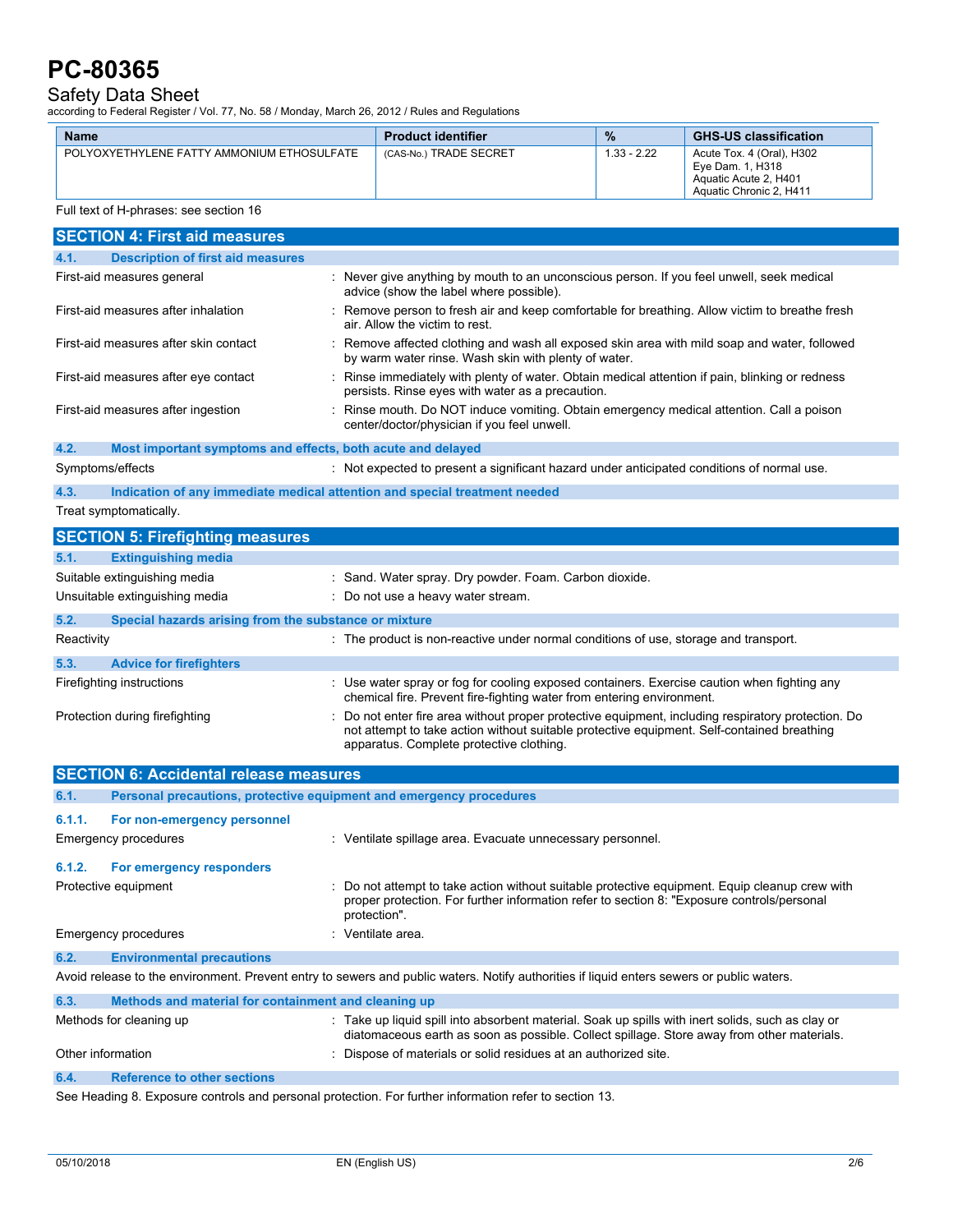# Safety Data Sheet

according to Federal Register / Vol. 77, No. 58 / Monday, March 26, 2012 / Rules and Regulations

| <b>SECTION 7: Handling and storage</b>                               |                                                                                                                                                                                                                                                                                        |  |  |
|----------------------------------------------------------------------|----------------------------------------------------------------------------------------------------------------------------------------------------------------------------------------------------------------------------------------------------------------------------------------|--|--|
| <b>Precautions for safe handling</b><br>7.1.                         |                                                                                                                                                                                                                                                                                        |  |  |
| Precautions for safe handling                                        | : Ensure good ventilation of the work station. Wear personal protective equipment. Wash hands<br>and other exposed areas with mild soap and water before eating, drinking or smoking and<br>when leaving work. Provide good ventilation in process area to prevent formation of vapor. |  |  |
| Hygiene measures                                                     | : Do not eat, drink or smoke when using this product. Always wash hands after handling the<br>product.                                                                                                                                                                                 |  |  |
| 7.2.<br>Conditions for safe storage, including any incompatibilities |                                                                                                                                                                                                                                                                                        |  |  |
| Storage conditions                                                   | : Keep in a cool, well-ventilated place. Keep container closed when not in use. Store in a well-<br>ventilated place. Keep cool.                                                                                                                                                       |  |  |
| Incompatible products                                                | : Strong bases. Strong acids.                                                                                                                                                                                                                                                          |  |  |
| Incompatible materials                                               | : Sources of ignition. Direct sunlight.                                                                                                                                                                                                                                                |  |  |
| 7.3.<br>Specific end use(s)                                          |                                                                                                                                                                                                                                                                                        |  |  |

# No additional information available

# **SECTION 8: Exposure controls/personal protection**

| 8.1.                                                      | <b>Control parameters</b> |                |  |
|-----------------------------------------------------------|---------------------------|----------------|--|
|                                                           | <b>GUNSMOKE</b>           |                |  |
| <b>ACGIH</b>                                              |                           | Not applicable |  |
| <b>OSHA</b>                                               |                           | Not applicable |  |
| POLYOXYETHYLENE FATTY AMMONIUM ETHOSULFATE (TRADE SECRET) |                           |                |  |
| <b>ACGIH</b>                                              |                           | Not applicable |  |
| <b>OSHA</b>                                               |                           | Not applicable |  |

## **8.2. Exposure controls**

| Appropriate engineering controls<br>Personal protective equipment | : Ensure good ventilation of the work station.<br>: Avoid all unnecessary exposure. |  |  |
|-------------------------------------------------------------------|-------------------------------------------------------------------------------------|--|--|
| Hand protection                                                   | : Wear protective gloves.                                                           |  |  |
| Eye protection                                                    | : Chemical goggles or safety glasses. Safety glasses.                               |  |  |
| Skin and body protection                                          | : Wear suitable protective clothing.                                                |  |  |
| Respiratory protection                                            | : Wear appropriate mask.                                                            |  |  |
| Environmental exposure controls                                   | : Avoid release to the environment.                                                 |  |  |
| Other information                                                 | : Do not eat, drink or smoke during use.                                            |  |  |

# **SECTION 9: Physical and chemical properties**

| Information on basic physical and chemical properties<br>9.1. |                     |
|---------------------------------------------------------------|---------------------|
| Physical state                                                | : Liquid            |
| Color                                                         | : Colorless         |
| Odor                                                          | : characteristic    |
| Freezing point                                                | : No data available |
| Boiling point                                                 | : No data available |
| Flash point                                                   | : $>200$ °F         |
| Relative evaporation rate (butyl acetate=1)                   | : No data available |
| Percent Solids (calculated value)                             | 98.955 %            |
| Density (calculated value)                                    | $: 15.809$ lb/gal   |
|                                                               |                     |

### **9.2. Other information**

No additional information available

# **SECTION 10: Stability and reactivity 10.1. Reactivity**

05/10/2018 EN (English US) 3/6 The product is non-reactive under normal conditions of use, storage and transport.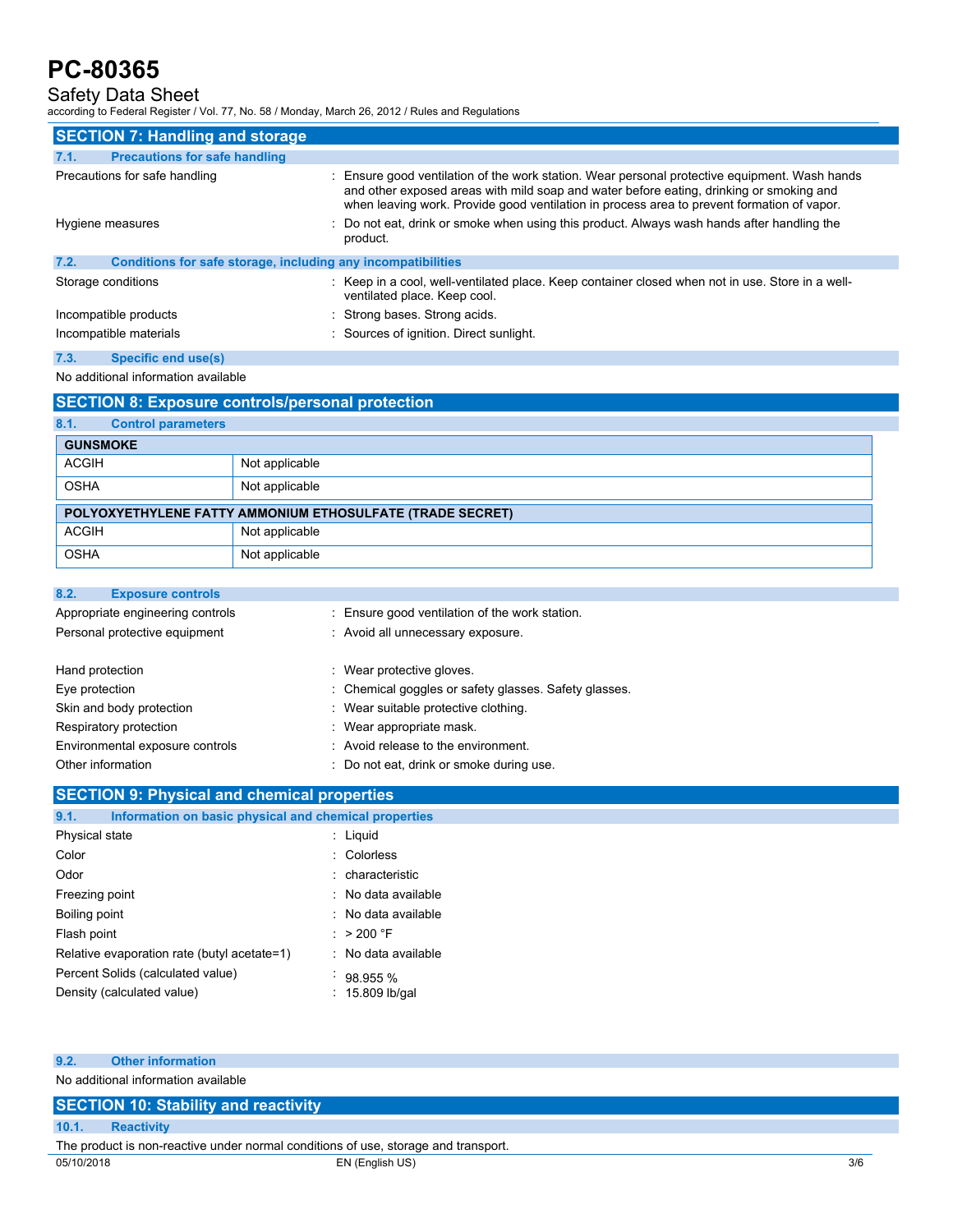# Safety Data Sheet

according to Federal Register / Vol. 77, No. 58 / Monday, March 26, 2012 / Rules and Regulations

| 10.2.                                  | <b>Chemical stability</b>                            |  |  |
|----------------------------------------|------------------------------------------------------|--|--|
| Not established.                       |                                                      |  |  |
| 10.3.                                  | <b>Possibility of hazardous reactions</b>            |  |  |
| Not established.                       |                                                      |  |  |
| 10.4.                                  | <b>Conditions to avoid</b>                           |  |  |
|                                        | Direct sunlight. Extremely high or low temperatures. |  |  |
| 10.5.                                  | Incompatible materials                               |  |  |
|                                        | Strong acids. Strong bases.                          |  |  |
| 10.6.                                  | <b>Hazardous decomposition products</b>              |  |  |
| fume, Carbon monoxide, Carbon dioxide. |                                                      |  |  |
|                                        | <b>SECTION 11: Toxicological information</b>         |  |  |

**11.1. Information on toxicological effects**

Acute toxicity **in the case of the case of the case of the case of the case of the case of the case of the case of the case of the case of the case of the case of the case of the case of the case of the case of the case of** 

| POLYOXYETHYLENE FATTY AMMONIUM ETHOSULFATE (TRADE SECRET) |                                                                     |  |
|-----------------------------------------------------------|---------------------------------------------------------------------|--|
| ATE US (oral)                                             | 500 mg/kg body weight                                               |  |
| Skin corrosion/irritation                                 | : Not classified                                                    |  |
| Serious eye damage/irritation                             | : Not classified                                                    |  |
| Respiratory or skin sensitization                         | : Not classified                                                    |  |
| Germ cell mutagenicity                                    | : Not classified                                                    |  |
| Carcinogenicity                                           | : Not classified                                                    |  |
| Reproductive toxicity                                     | : Not classified                                                    |  |
| Specific target organ toxicity – single exposure          | : Not classified                                                    |  |
| Specific target organ toxicity – repeated<br>exposure     | : Not classified                                                    |  |
| Aspiration hazard                                         | Not classified                                                      |  |
| Potential Adverse human health effects and<br>symptoms    | : Based on available data, the classification criteria are not met. |  |

|       | <b>SECTION 12: Ecological information</b> |                                                                                                                           |  |  |
|-------|-------------------------------------------|---------------------------------------------------------------------------------------------------------------------------|--|--|
| 12.1. | <b>Toxicity</b>                           |                                                                                                                           |  |  |
|       | Ecology - general                         | : The product is not considered harmful to aguatic organisms or to cause long-term adverse<br>effects in the environment. |  |  |
| 122   | Doreictonen and dogradability             |                                                                                                                           |  |  |

| 12.2.                               | <b>Persistence and degradability</b> |                  |  |
|-------------------------------------|--------------------------------------|------------------|--|
|                                     | <b>GUNSMOKE</b>                      |                  |  |
| Persistence and degradability       |                                      | Not established. |  |
|                                     |                                      |                  |  |
| 12.3.                               | <b>Bioaccumulative potential</b>     |                  |  |
| <b>GUNSMOKE</b>                     |                                      |                  |  |
| Bioaccumulative potential           |                                      | Not established. |  |
|                                     |                                      |                  |  |
| 12.4.                               | <b>Mobility in soil</b>              |                  |  |
| No additional information available |                                      |                  |  |
| 12.5.                               | <b>Other adverse effects</b>         |                  |  |
|                                     |                                      |                  |  |

Other information **contact to the environment.** The environment of the environment.

| <b>SECTION 13: Disposal considerations</b>                                                               |                                |  |  |
|----------------------------------------------------------------------------------------------------------|--------------------------------|--|--|
| 13.1.                                                                                                    | <b>Waste treatment methods</b> |  |  |
| Waste disposal recommendations : Dispose in a safe manner in accordance with local/national regulations. |                                |  |  |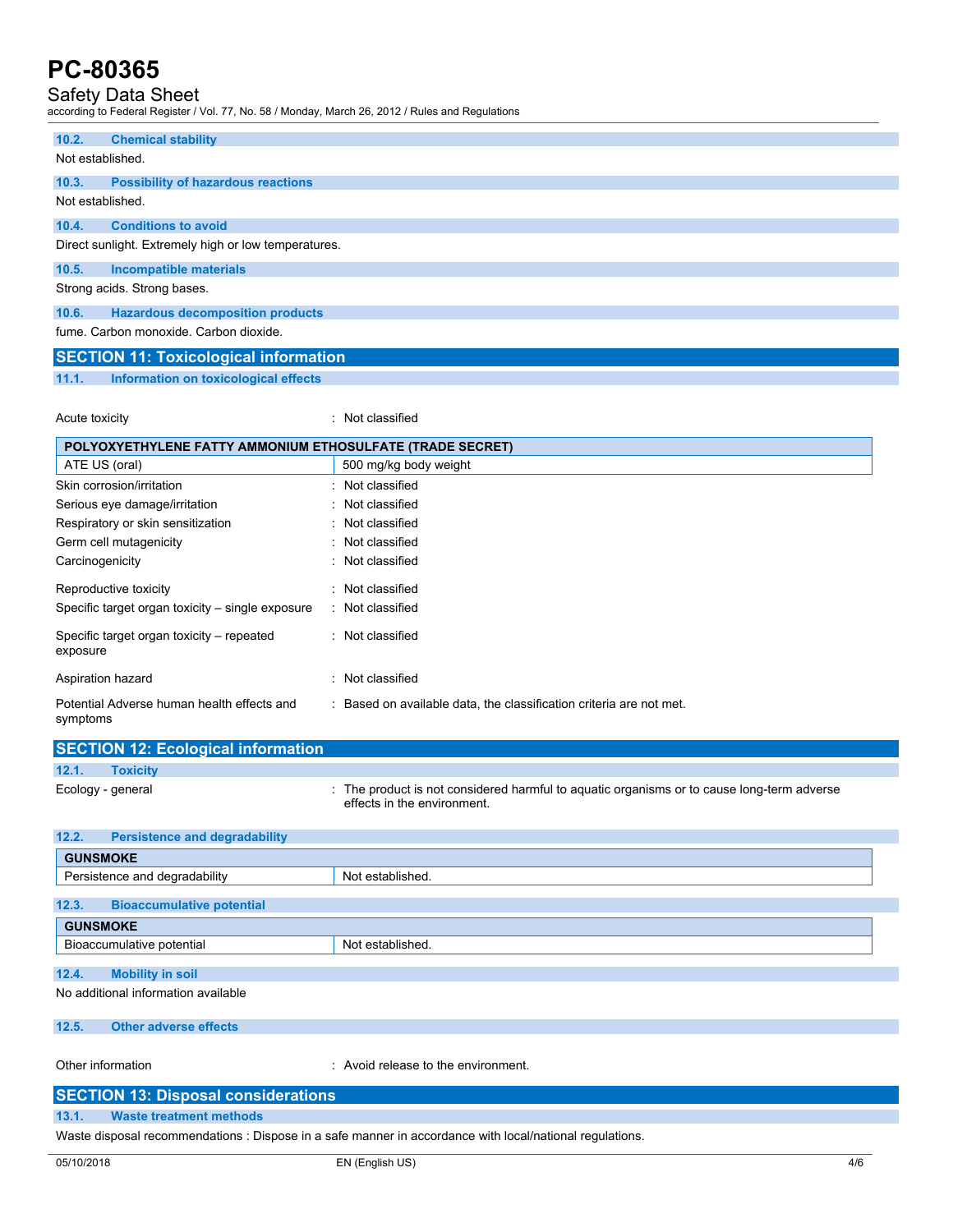# Safety Data Sheet

according to Federal Register / Vol. 77, No. 58 / Monday, March 26, 2012 / Rules and Regulations

Ecology - waste materials : Avoid release to the environment.

### **SECTION 14: Transport information**

## **Department of Transportation (DOT)**

In accordance with DOT

## Not regulated for transport

**Additional information**

Other information **intervalled** in the supplementary information available.

### **ADR**

No additional information available

#### **Transport by sea**

No additional information available

#### **Air transport**

No additional information available

### **SECTION 15: Regulatory information**

#### **15.1. US Federal regulations**

All components of this product are listed, or excluded from listing, on the United States Environmental Protection Agency Toxic Substances Control Act (TSCA) inventory

#### **manganese (7439-96-5)**

Subject to reporting requirements of United States SARA Section 313

#### **15.2. International regulations**

**CANADA** No additional information available

#### **EU-Regulations** No additional information available

**Classification according to Regulation (EC) No. 1272/2008 [CLP]** No additional information available

**Classification according to Directive 67/548/EEC [DSD] or 1999/45/EC [DPD]** Not classified

#### **National regulations**

### **titanium(IV) oxide (13463-67-7)**

Listed on IARC (International Agency for Research on Cancer)

### **15.3. US State regulations**

California Proposition 65 - This product does not contain any substances known to the state of California to cause cancer, developmental and/or reproductive harm

| titanium(IV) oxide $(13463-67-7)$                      |                                                                                                                             |  |  |  |
|--------------------------------------------------------|-----------------------------------------------------------------------------------------------------------------------------|--|--|--|
| U.S. - California - Proposition 65 - Other information | Must be airborne, unbound, and of a particle size <10 micrometers in diameter to<br>be considered a Proposition 65 chemical |  |  |  |

| manganese (7439-96-5)                                      |  |
|------------------------------------------------------------|--|
| U.S. - New Jersey - Right to Know Hazardous Substance List |  |